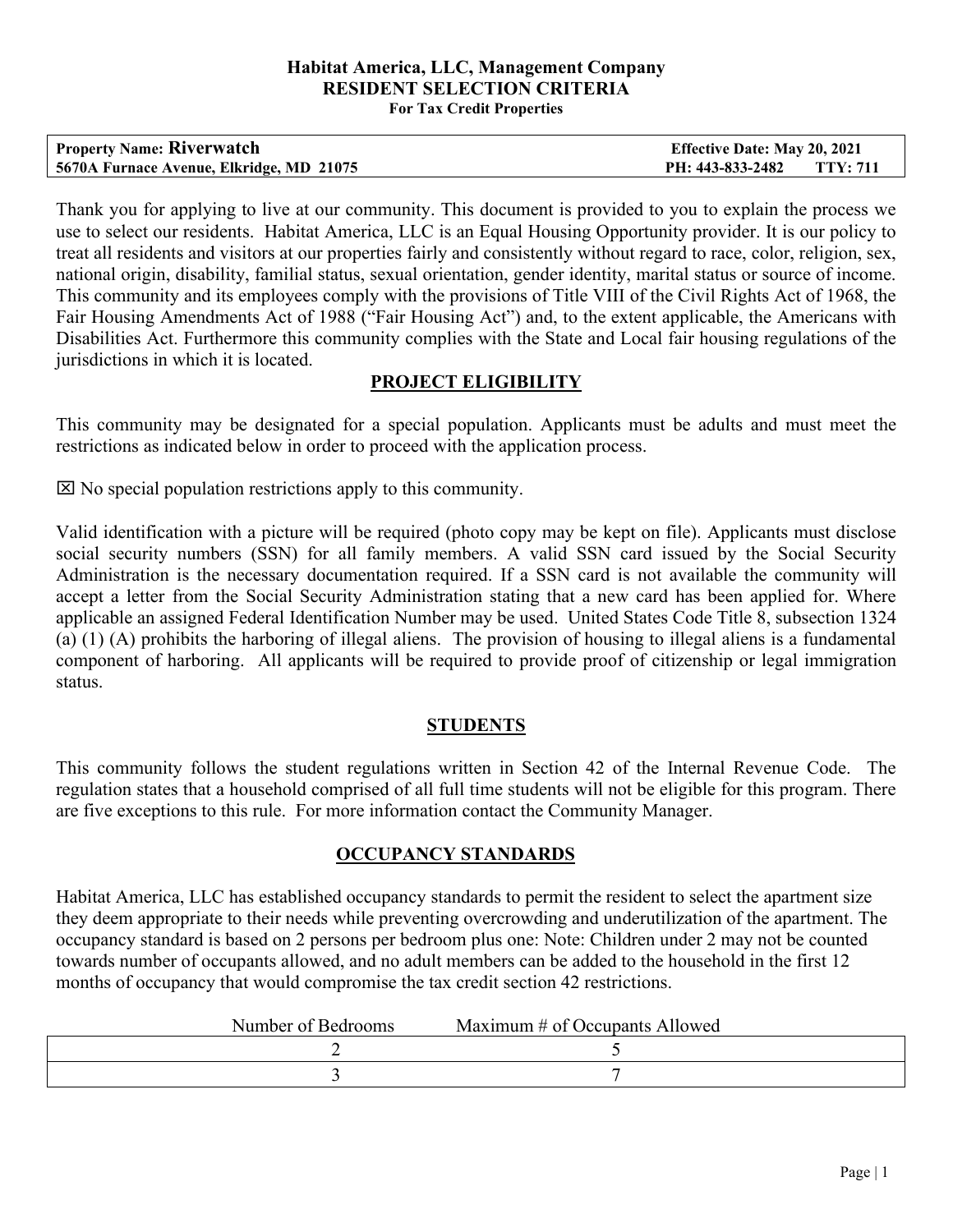### **INCOME REQUIREMENTS**

The household's total gross annual income shall not exceed the property's applicable area median income as posted by HUD each year. All forms of household income must be disclosed. In addition, minimum income limits apply. Proof of all income and assets is required.

# **TAKING APPLICATIONS**

**The Application:** Each adult (18 years of age or older, or emancipated) must complete and sign the Rental Application. **There is a non-refundable application fee of \$25 per adult due at the time the application is submitted.** An application cannot be processed unless it is fully complete and the application fee has been paid. Applicants must list all members who will reside in the apartment unit and designate the number of bedrooms being requested. Apartments specially designed for the disabled will be marketed only to persons with disabilities. If an apartment is not available when the application is submitted, the applicant will be put on waiting list. The application will be fully screened and verified when an apartment becomes available for occupancy. Once the application is approved and the available unit accepted, the applicant will be required to sign a lease agreement in which applicant agrees to abide by all property rules and regulations. If assistance is needed in completing the application or lease documents, contact the Community Manager.

**Screening:** A report will be obtained through a commercial credit reporting agency the results will determine if the application is accepted or denied. Rental history for the past 3 years will be verified and must indicate the ability to care for the property without damage and pay rent on time. Applicant must be able to establish the necessary utilities with the appropriate utility provider.

Background and criminal record checks will be conducted. An applicant will be denied if:

- Any household member has been evicted from Federally-assisted housing for drug-related criminal activity, or is currently engaging in the illegal use of a drug.
- There is a reasonable cause to believe that a household member's abuse or pattern of abuse of alcohol and/or an illegal drug may interfere with the health, safety, or right to peaceful enjoyment of the premises for other residents.
- Any household member has a history of drug-related criminal activity including but not limited to possession, usage, distribution, transport, sale, manufacture or storage of illegal drugs and/or drug paraphernalia, or conviction of any State or Federal laws relating to illegal drugs and/or paraphernalia.
- Any household member is subject to lifetime registration requirements under a state or federal sex offender registration program.
- Any other criminal history exists that would threaten the health, safety or peaceful enjoyment of the premises by other residents or the health and safety of the owner, employee, contractor, or agent who is involved in the housing operations.
- Any other criminal history determined by the commercial credit reporting agency.
- Any information provided by the applicant proves to be materially untrue during the verification process. These applications will be denied.

**Rejection Procedures:** If an applicant disputes the accuracy of any information provided to the landlord by a screening service or credit reporting agency, the applicant may contact the screening company that supplied the information within 60 days of the denial to obtain a copy of screening results. The name, address and phone number of the screening company will be provided in the denial letter. The denial letter will advise the applicant that if they believe there are errors in their screening report, they have fourteen (14) days to respond in writing to request an appeal. Applicants who are denied must wait 60 days before reapplying at the community.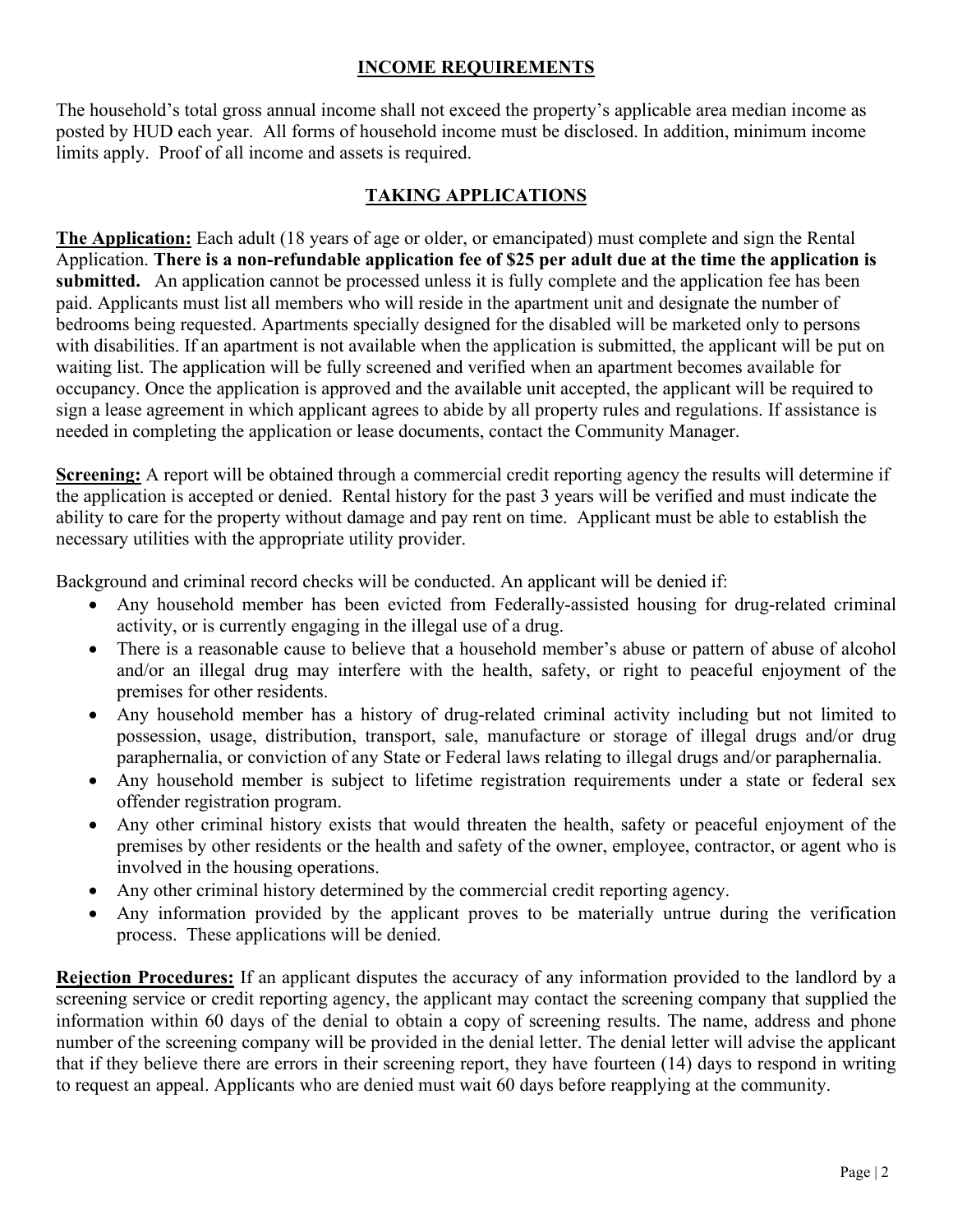### **SECTION 504**

Habitat America, LLC developed a Section 504 Policy that addresses all reasonable accommodation requests for persons with disabilities. For more information on reasonable accommodation requests, contact the Community Manager.

| 10 \ 21\ \ \ 11 \ C11 |                                             |  |  |
|-----------------------|---------------------------------------------|--|--|
| Security Deposit:     | From: \$250 to 1 month's rent (Conditional) |  |  |
| Lease Term:           | year lease                                  |  |  |
| Utilities Included:   | Water, Sewer and Trash                      |  |  |

# **RIVERWATCH**

#### **Rental Rates & Income Requirements:**

Total household income will be reviewed and verified for occupancy in our community in accordance with the following maximum and minimum income limits based on family composition. Voucher holders do not have a minimum income requirement but must meet all the other requirements. (Limits are subject to change)

| Unit                                   | Square                                     |                    |                       |                                                                                                                                                                |
|----------------------------------------|--------------------------------------------|--------------------|-----------------------|----------------------------------------------------------------------------------------------------------------------------------------------------------------|
| <b>Type</b>                            | Footage                                    | <b>Rental Rate</b> | <b>Minimum Income</b> | <b>Maximum Income</b>                                                                                                                                          |
| 2BR/1BA<br>50% State AMI<br>2 units    | 986                                        |                    |                       | 1 person - \$37,094<br>2 people - \$42,386                                                                                                                     |
| 2BR / 2BA<br>50% State AMI<br>20 units | @ 892<br>3 <sup>1</sup><br>$17 \omega 979$ | \$1,033            | \$33,469              | 3 people - \$47,678<br>4 people - \$52,970<br>5 people - \$57,254                                                                                              |
| 3BR / 2BA<br>50% State AMI<br>10 units | $4\omega$ 1,782<br>$6$ $\omega$ 1,841      | \$1,233            | \$39,949              | 6 people - \$61,488<br>7 people - \$65,722                                                                                                                     |
| 3BR/2BA<br>60%<br>10 units             | $2$ (a) 1,672<br>8 @ 1,841                 | \$1,498            | \$48,535              | 1 person - $$44,160$<br>2 people - \$50,460<br>3 people - \$56,760<br>4 people - \$63,060<br>5 people - \$68,160<br>6 people - \$73,200<br>7 people - \$78,240 |

# *MARKET RATE UNITS*

Voucher holders must have a minimum income of three times the amount of the resident's portion of rent (Example: resident portion is \$250 your annual minimum income with your voucher would be \$7,200)

| Unit<br><b>Type</b> | <b>Square</b><br>Footage | <b>Market</b><br><b>Rental Rate</b> | <b>Minimum Income</b> |
|---------------------|--------------------------|-------------------------------------|-----------------------|
| 2BR/1BA<br>2 units  | 999                      | \$1,650                             | \$53,460              |
| 2BR / 2BA           | $892 - 979$              | $$1,675 - $1,762$                   | $$54,270 - $57,089$   |
| 17 units            |                          |                                     |                       |
| 3BR/2BA             | $917 - 1,841$            | $$1,850 - $2,750$                   | $$59,940 - $89,100$   |
| 23 units            |                          |                                     |                       |

**Preference:** Five (5) units are designated for households that have at least one member who is disabled.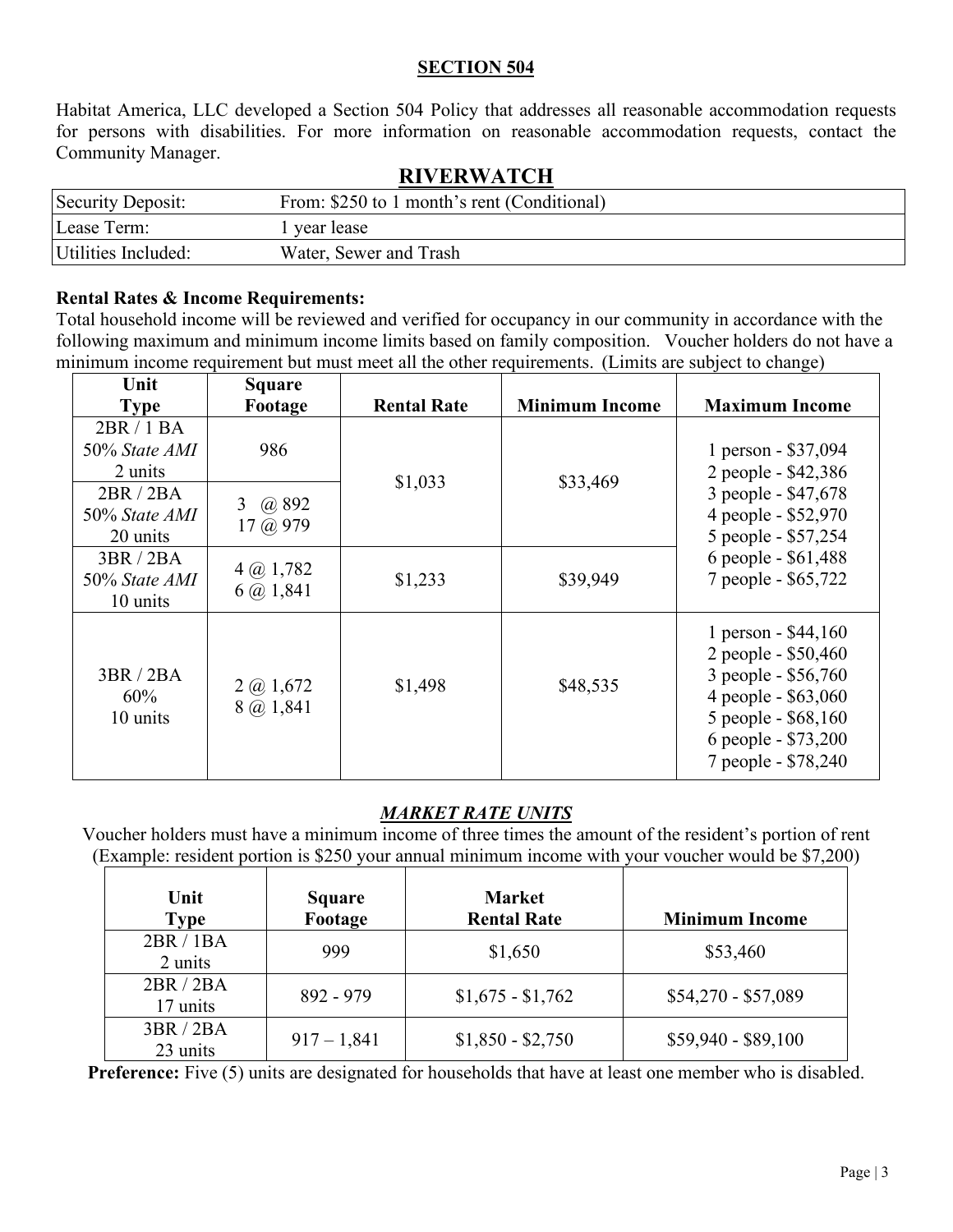**Pet Policy:** Dogs, cats, birds, turtles and fish in small aquariums (20- gallon max) are welcome. A maximum of two dogs, cats or birds in any combination are permitted in each townhouse with a maximum weight of 100 lbs. total for one full grown pet or two full grown pets combined. For dogs and cats, a non- refundable pet fee of \$300 per pet, these fees will be required at move in. In addition there will also be a monthly pet fee of \$35 per pet for cats and dogs. Management must see all pets prior to their move in and has the right to deny any pet that may violate the community rules and regulations or be a danger to the Community. Dog and Cat owners are required to present a copy of a current license and proof of current rabies inoculation at move in and annually. Dog owners must purchase and maintain renter's insurance coverage with a minimum of \$300,000 in liability coverage. A copy of the policy renewal must be given to management once a year. The policy must name the following as Certificate Holders: The name of the Community and Habitat America, LLC. This requirement is to protect the dog owner against liability claims in the event their dog causes injury to others. Dogs, specifically, "Pit bulls" or other perceived vicious breeds (including but not limited to Pit bull cross-breeds, Pit bull mix, American Staffordshire terrier, Staffordshire bull terrier) are not permitted on the property at any time. Visiting Pets, puppies / kittens under the age of six (6) months, and other reptiles are not permitted. Management has the right to revoke the privilege of having a pet if the pet policies are violated. Animals which are designated as assistance animals to the disabled are accepted with the appropriate documentation.

# **Additional Credit Requirements:**

- Unpaid Gas & Electric Bills and Returned Checks are grounds for denial
- Medical Bills are excluded from consideration
- Discharged bankruptcies will be considered for a period of one year from date of application.
- Unfavorable landlord history will be grounds for denial unless verifiable extenuating circumstances exist.

### **Additional Background Requirements:**

 Management will review 7 years of drug related criminal activity, felony convictions and history or pattern of misdemeanor convictions. These will be grounds for denial.

**Smoking/Fire Risk Reduction Policy:** Smoking will not be permitted in the units or anywhere on property grounds. Smoking is defined as carrying or inhaling or exhaling smoke from any lighted cigar, cigarette, ecigarette, vaporizer, pipe or consumer product modified for smoking or any other lighted tobacco or plant product. Additionally, burning of incense and candles is prohibited to reduce risk of fire. Also, in light of recent hazards related to Hoverboards, Habitat America is prohibiting these devices at all communities, including all common areas and grounds. Beginning August 1, 2016, Hoverboards may not be used, charged or stored anywhere at the communities, including all common areas and grounds. All leaseholders will be required to sign a Non-smoking Lease Addendum agreeing to these rules prior to occupancy.

### **Violence against Women Act**

The VAWA Act protects victims of domestic violence, dating violence or stalking, as well as their immediate family members generally, from being evicted or being denied housing assistance if an incident of violence that is reported and confirmed. The VAWA also provides that an incident of actual or threatened domestic violence, dating violence or stalking does not qualify as a serious or repeated violation of the lease nor does it constitute good cause for terminating the assistance, tenancy, or occupancy rights of the victim.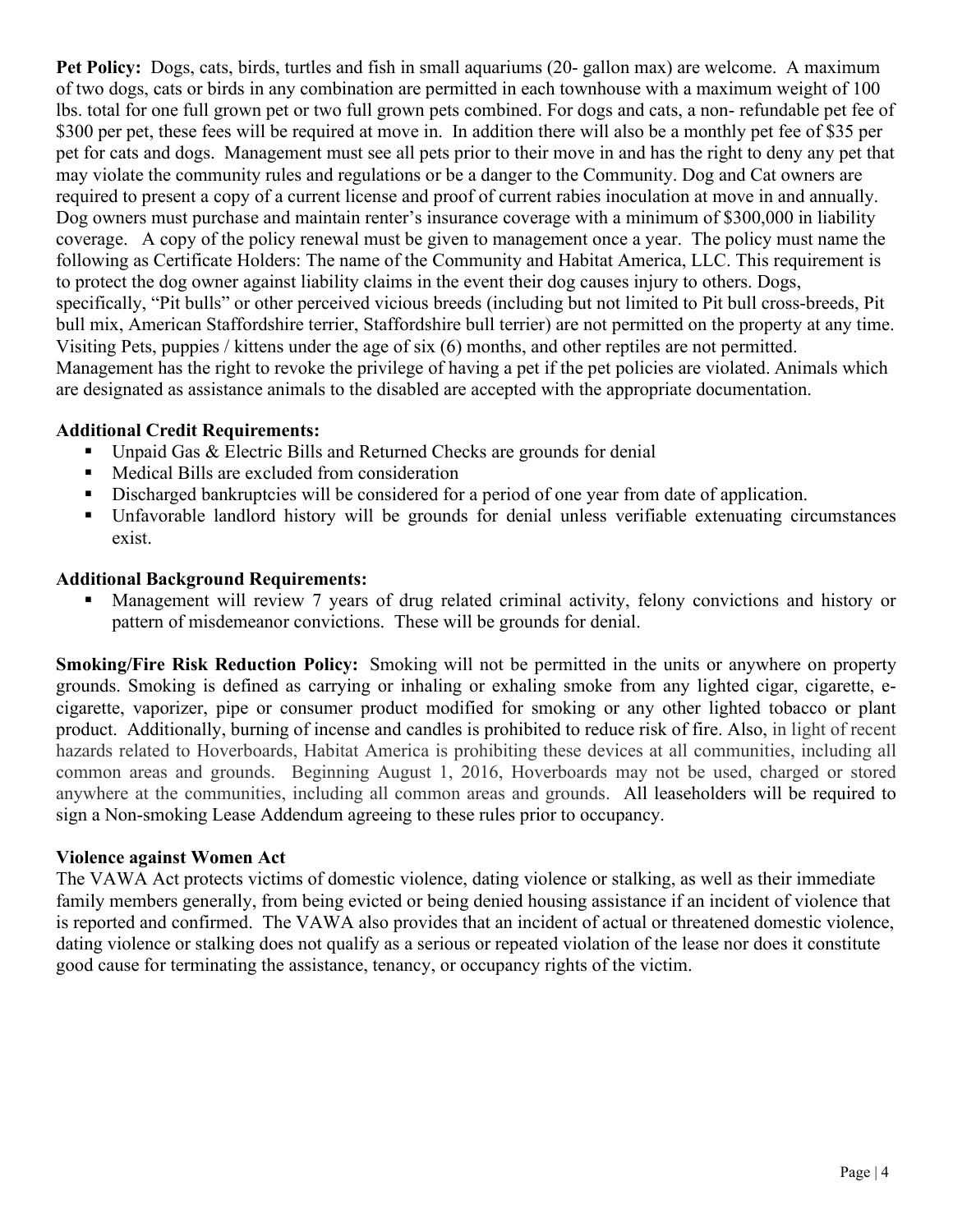**If you need additional information concerning the Selection Criteria, please see the Community Manager. Please note this Resident Selection Criteria in its entirety is subject to change without notice.** 

#### **Acknowledgment/Receipt:**

**By signing below I/We acknowledge that we were given and have received a copy of the Resident Selection Criteria for RiverWatch. I/We also understand that the property owner may disclose the application status to any agency with program regulations applicable to the community.**

Applicant Signature Date

Applicant Signature Date

Management Signature Date





**OPPORTUNITY**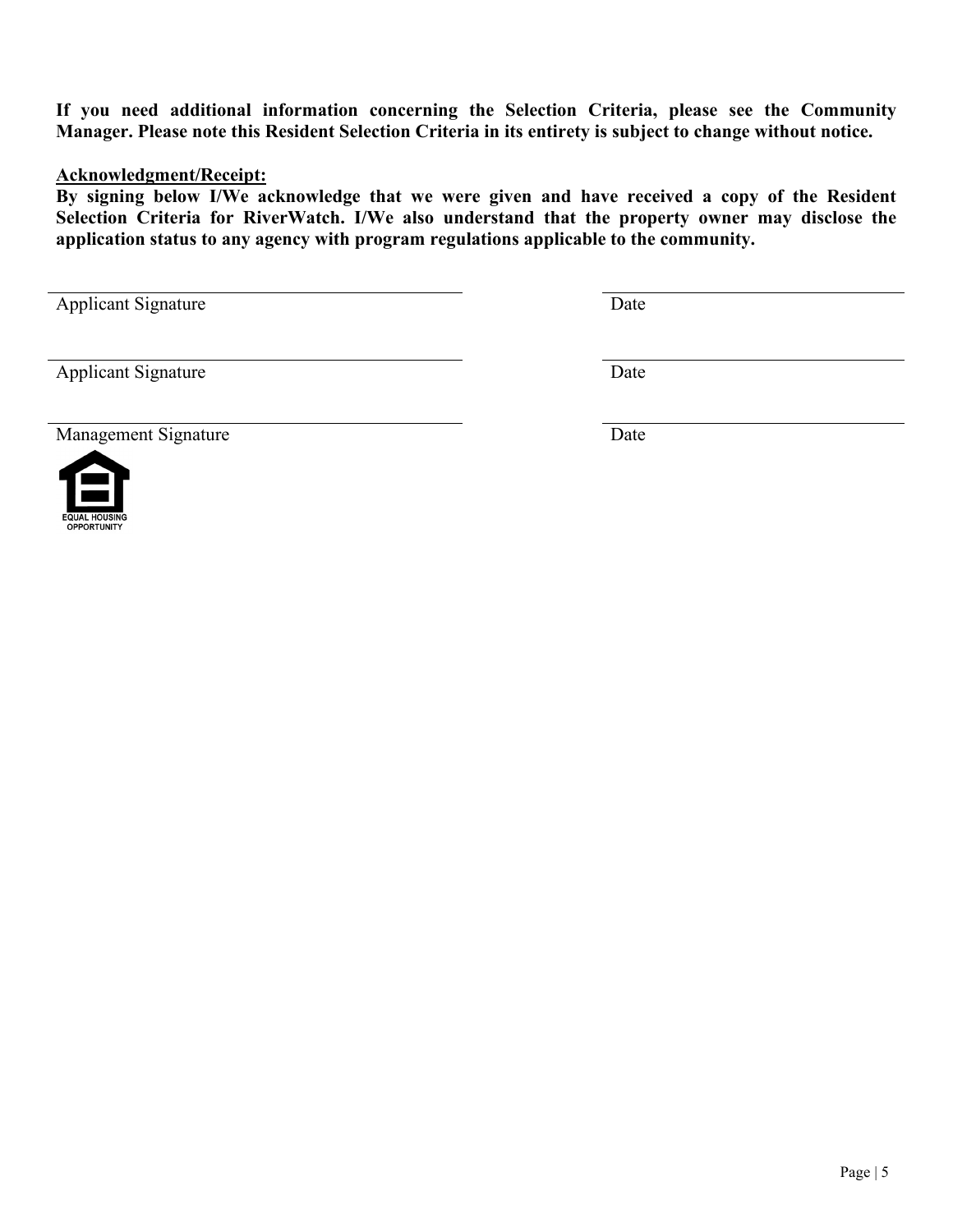

# WELCOME TO YOUR NEW APARTMENT!

Date

# **APPLICATION FOR RESIDENCY**

| TENTATIVE MII DATE TERMIE TERMIE TERMIE TERMIE TERMIE TERMIE TERMIE TERMIE TERMIE TERMIE TERMIE TERMIE TERMIE T                                                                                                               |                                                                            |                                  |              |                   |                             |
|-------------------------------------------------------------------------------------------------------------------------------------------------------------------------------------------------------------------------------|----------------------------------------------------------------------------|----------------------------------|--------------|-------------------|-----------------------------|
|                                                                                                                                                                                                                               | PERSONAL INFORMATION                                                       |                                  |              |                   |                             |
|                                                                                                                                                                                                                               |                                                                            |                                  |              |                   |                             |
| <b>PLEASE PRINT</b>                                                                                                                                                                                                           |                                                                            |                                  |              |                   |                             |
| FULL NAME<br>LAST                                                                                                                                                                                                             | <b>FIRST</b>                                                               | MIDDLE INIT                      |              |                   |                             |
|                                                                                                                                                                                                                               |                                                                            |                                  |              |                   |                             |
| LIST ALL PERSONS TO RESIDE IN APARTMENT:                                                                                                                                                                                      |                                                                            |                                  |              |                   |                             |
| FULL LEGAL                                                                                                                                                                                                                    | <b>RELATIONSHIP</b>                                                        | DATE OF                          |              | SOCIAL SECURITY # |                             |
| NAME                                                                                                                                                                                                                          | TO APPLICANT                                                               | <b>BIRTH</b>                     |              |                   |                             |
|                                                                                                                                                                                                                               | (SELF)                                                                     |                                  |              |                   |                             |
|                                                                                                                                                                                                                               |                                                                            |                                  |              |                   |                             |
|                                                                                                                                                                                                                               |                                                                            |                                  |              |                   |                             |
|                                                                                                                                                                                                                               |                                                                            |                                  |              |                   |                             |
|                                                                                                                                                                                                                               |                                                                            |                                  |              |                   |                             |
|                                                                                                                                                                                                                               |                                                                            |                                  |              |                   |                             |
|                                                                                                                                                                                                                               |                                                                            |                                  |              |                   |                             |
|                                                                                                                                                                                                                               |                                                                            |                                  |              |                   |                             |
| PRESENT ADDRESS _______<br><b>STREET</b><br>COMMUNITY NAME, LANDLORD<br>OR MORTGAGE HOLDER                                                                                                                                    |                                                                            | APT#                             | <b>CITY</b>  | <b>STATE</b>      | <b>ZIP</b>                  |
| <b>NAME</b>                                                                                                                                                                                                                   |                                                                            | <b>CITY CITY</b><br><b>STATE</b> |              |                   | <b>PHONE</b>                |
| MONTHLY PAYMENT \$ ______________________________LENGTH OF OCCUPANCY ______                                                                                                                                                   | YRS                                                                        | MOS                              |              |                   |                             |
| REASON FOR MOVING THE RESIDENCE IN A REASON FOR MOVING                                                                                                                                                                        |                                                                            |                                  |              |                   |                             |
| PREVIOUS ADDRESS _____<br><b>STREET</b>                                                                                                                                                                                       | the control of the control of the control of the control of the control of | APT#                             | <b>CITY</b>  | <b>STATE</b>      | <b>ZIP</b>                  |
| COMMUNITY NAME, LANDLORD<br>OR MORTGAGE HOLDER                                                                                                                                                                                |                                                                            |                                  |              |                   |                             |
| <b>NAME</b><br>LENGTH OF OCCUPANCY                                                                                                                                                                                            | _____ REASON FOR MOVING? __________                                        | <b>CITY CITY</b>                 | <b>STATE</b> |                   | <b>PHONE</b>                |
| <b>YRS</b><br><b>MOS</b>                                                                                                                                                                                                      |                                                                            |                                  |              |                   |                             |
|                                                                                                                                                                                                                               |                                                                            |                                  |              |                   |                             |
| Do you now have or have you had an infestation of bed bugs in the past 12 months?                                                                                                                                             |                                                                            |                                  |              |                   |                             |
|                                                                                                                                                                                                                               | <b>EMPLOYMENT INFORMATION</b>                                              |                                  |              |                   |                             |
|                                                                                                                                                                                                                               |                                                                            |                                  |              |                   |                             |
| APPLICANT EMPLOYED BY THE RESIDENCE OF A SERIES AND THE RESIDENCE OF A SERIES OF A SERIES OF A SERIES OF A SERIES OF A SERIES OF A SERIES OF A SERIES OF A SERIES OF A SERIES OF A SERIES OF A SERIES OF A SERIES OF A SERIES |                                                                            |                                  | HOW LONG?    | <b>YRS</b>        | <b>MOS</b>                  |
|                                                                                                                                                                                                                               |                                                                            | CTY                              |              | <b>STATE</b>      | ZIP                         |
|                                                                                                                                                                                                                               |                                                                            |                                  | PHONE (      |                   |                             |
|                                                                                                                                                                                                                               |                                                                            |                                  |              |                   |                             |
|                                                                                                                                                                                                                               |                                                                            |                                  |              |                   |                             |
|                                                                                                                                                                                                                               |                                                                            |                                  |              |                   | $PHONE$ ( $\qquad \qquad$ ) |
|                                                                                                                                                                                                                               |                                                                            |                                  |              |                   |                             |

ADDRESS \_\_\_\_\_\_\_\_\_\_\_\_\_\_\_\_\_\_\_\_\_\_\_\_\_\_\_\_\_\_\_\_\_\_\_\_\_\_\_\_\_\_\_\_\_\_\_\_\_\_\_\_\_\_\_\_\_\_\_\_\_\_\_\_\_\_\_\_\_\_\_\_\_\_\_\_\_\_\_\_\_\_\_\_\_\_\_\_\_\_\_\_\_\_ PHONE (\_\_\_\_\_\_\_)\_\_\_\_\_\_\_\_\_\_\_\_\_\_\_\_\_\_\_\_\_\_\_\_\_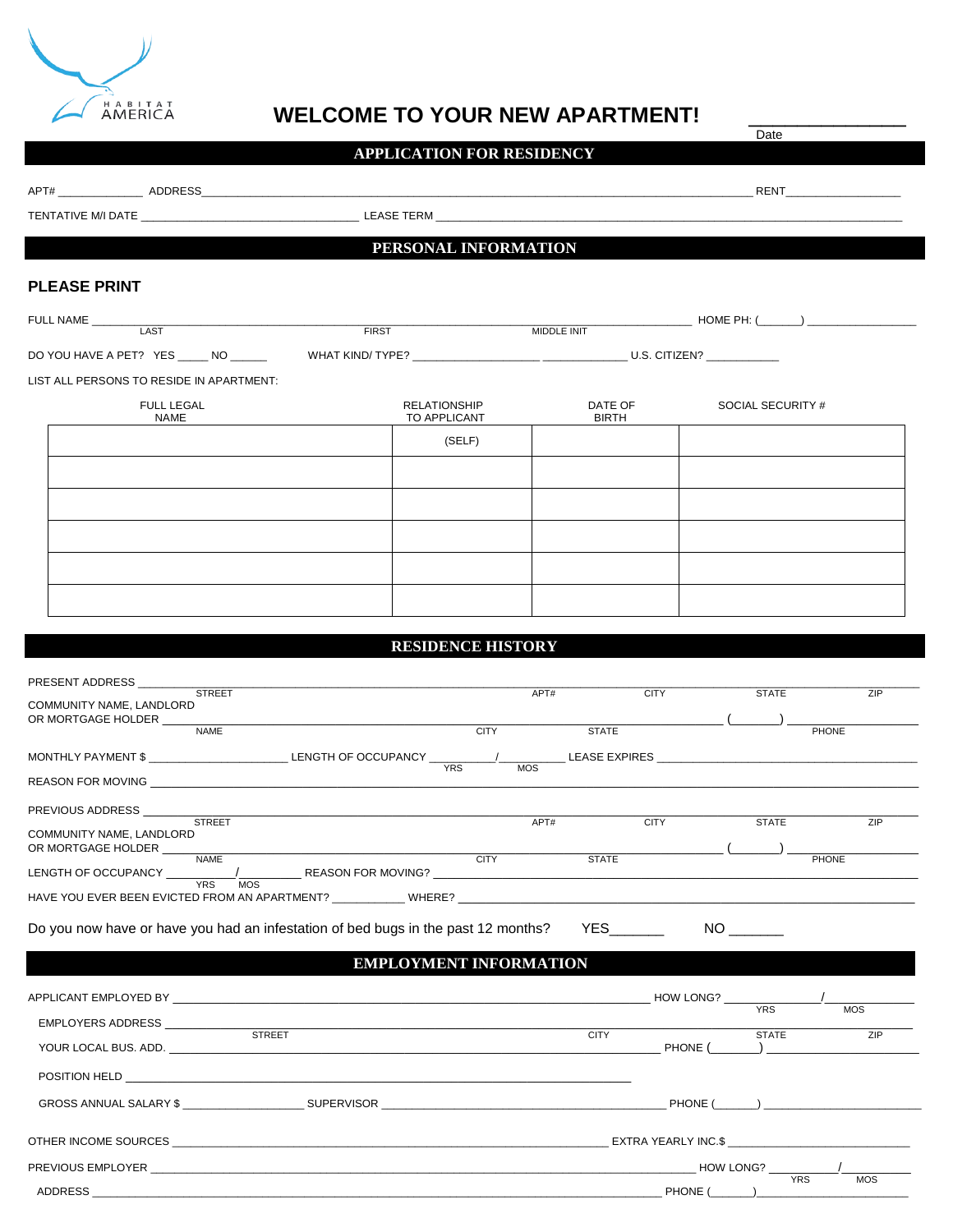|                      |                                                                             |             | HOW LONG?                                                                   |
|----------------------|-----------------------------------------------------------------------------|-------------|-----------------------------------------------------------------------------|
| EMPLOYERS ADDRESS    |                                                                             |             | <b>YRS</b><br><b>MOS</b>                                                    |
|                      | <b>STREET</b>                                                               | <b>CITY</b> | ZIP<br><b>STATE</b><br>PHONE ( )                                            |
|                      |                                                                             |             |                                                                             |
|                      | GROSS ANNUAL SALARY \$          SUPERVISOR                       PHONE(   ) |             |                                                                             |
| OTHER INCOME SOURCES |                                                                             |             | EXTRA YEARLY INC.\$                                                         |
|                      |                                                                             |             | HOW LONG? $\frac{1}{\sqrt{1-\frac{1}{2}}}\left\vert \frac{1}{2}\right\vert$ |
|                      |                                                                             |             | <b>YRS</b><br><b>MOS</b><br>PHONE ( )                                       |
|                      | POSITION HELD SUPERVISOR SUPERVISOR                                         |             |                                                                             |

#### **BANKING AND CREDIT**

|                                                                 | <b>CITY &amp; STATE</b> | $($ $)$<br>PHONE |
|-----------------------------------------------------------------|-------------------------|------------------|
|                                                                 |                         |                  |
|                                                                 |                         |                  |
|                                                                 |                         |                  |
|                                                                 |                         |                  |
|                                                                 |                         |                  |
|                                                                 |                         |                  |
|                                                                 | <b>MONTHLY</b>          |                  |
|                                                                 |                         |                  |
|                                                                 |                         |                  |
| CREDIT REFERENCE THE STATE OF A PAYMENT \$ THE SALANCE OWING \$ | MONTHLY                 |                  |
|                                                                 |                         | ACCOUNT NO.      |
|                                                                 |                         |                  |
|                                                                 | MONTHLY                 | BALANCE OWING \$ |
|                                                                 |                         | ACCOUNT NO.      |
| CITY & STATE                                                    |                         |                  |

#### **OTHER INFORMATION**

|                                                                       |             |             |                | COLOR <b>COLOR</b> | TAG NO. | <b>STATE</b> |  |
|-----------------------------------------------------------------------|-------------|-------------|----------------|--------------------|---------|--------------|--|
| AUTO MAKE AUTO MAKE                                                   |             |             |                | COLOR <b>COLOR</b> | TAG NO. | <b>STATE</b> |  |
|                                                                       |             | <b>YEAR</b> |                | COLOR <b>COLOR</b> | TAG NO. | <b>STATE</b> |  |
| APP DR LIC. #                                                         |             |             | <b>STATE</b>   |                    |         | <b>STATE</b> |  |
| APP. EMERGENCY CONTACT<br>(NOT LIVING WITH YOU) _____________________ | <b>NAME</b> |             | <b>ADDRESS</b> |                    |         | <b>PHONE</b> |  |
| APP. EMERGENCY CONTACT<br>(NOT LIVING WITH YOU)                       | <b>NAME</b> |             | <b>ADDRESS</b> |                    |         | PHONE        |  |

#### **CANCELLATION POLICY**

TO RESERVE AN APARTMENT, THE APPLICANT MUST PAY A RESERVATION DEPOSIT AND AN APPLICATION FEE. SHOULD THE APPLICANT CANCEL HIS/HER<br>APARTMENT RESERVATION WITHIN 48 HOURS OF THE DATE OF APPLICATION, THE APARTMENT DEPOSIT WILL NON-REFUNDABLE.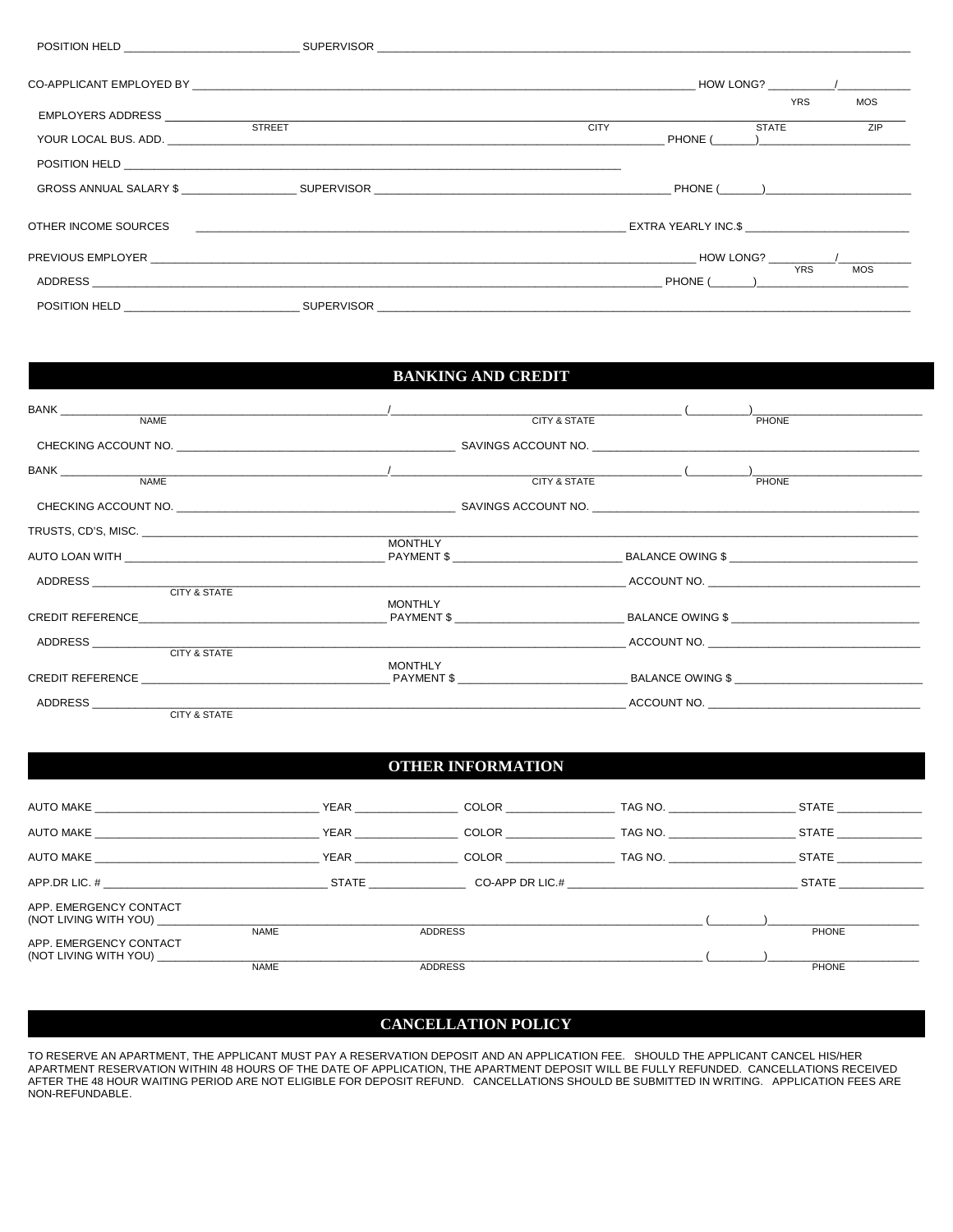#### **APPLICANT'S CONSENT**

I HEREBY AUTHORIZE MANAGEMENT OR ITS AGENT TO INVESTIGATE MY PAST HISTORY FOR THE PURPOSE OF DETERMINING APPROVAL OF THIS APPLICATION FOR RESIDENCY. THIS CONSENT INCLUDES ANY HISTORY OF RESIDENCY, EMPLOYMENT, CREDIT AND ANY OTHER REFERENCES THE MANAGEMENT DEEMS NECESSARY.

\_\_\_\_\_\_\_\_\_\_\_\_\_\_\_\_\_\_\_\_\_\_\_\_\_\_\_\_\_\_\_\_\_\_\_\_\_\_\_\_\_\_\_\_\_\_\_\_\_\_\_\_ \_\_\_\_\_\_\_\_\_\_\_\_\_\_\_\_\_\_ \_\_\_\_\_\_\_\_\_\_\_\_\_\_\_\_\_\_\_\_\_\_\_\_\_\_\_\_\_\_\_\_\_\_\_\_\_\_\_\_\_\_\_\_\_\_\_\_\_\_\_\_ \_\_\_\_\_\_\_\_\_\_\_\_\_\_\_\_\_\_ APPLICANT'S SIGNATURE **Example 20 ACCESS CONSUMING THE CELL ACCESS OF ACCESS OF ACCESS CONSUMING THE CELL ACCESS OF ACCESS OF ACCESS OF ACCESS OF ACCESS OF ACCESS OF ACCESS OF ACCESS OF ACCESS OF ACCESS OF ACCESS OF ACCESS** 

\_\_\_\_\_\_\_\_\_\_\_\_\_\_\_\_\_\_\_\_\_\_\_\_\_\_\_\_\_\_\_\_\_\_\_\_\_\_\_\_\_\_\_\_\_\_\_\_\_\_\_\_ \_\_\_\_\_\_\_\_\_\_\_\_\_\_\_\_\_\_ CO-APPLICANT'S SIGNATURE DATE

#### **OFFICE VERIFICATION SECTION**

| <b>REFERENCE VERIFICATION</b>   | <b>COMMENTS</b> |
|---------------------------------|-----------------|
| $\Box$ PRESENT RESIDENCE        |                 |
| $\Box$ PREVIOUS RESIDENCE       |                 |
| $\Box$ PRESENT EMPLOYER (APP.)  |                 |
| $\Box$ PREVIOUS EMPLOYER (APP.) |                 |
| PRESENT EMPLOYER (CO-APP.)      |                 |
| PREVIOUS EMPLOYER (CO-APP.)     |                 |
| $\Box$ CREDIT REPORT COMPLETE   |                 |
| $\Box$ other                    |                 |

**Revised 05/01/2011**



**"Habitat America, LLC, is pledged to the letter and spirit of the U.S. Policy for the achievement of equal housing opportunity throughout the Nation. We encourage and support an affirmative advertising and marketing program in which there are no barriers to obtaining housing because of race, color, religion, sex, handicap, familial status or national origin."**

 **THANK YOU FOR RESIDING WITH US!**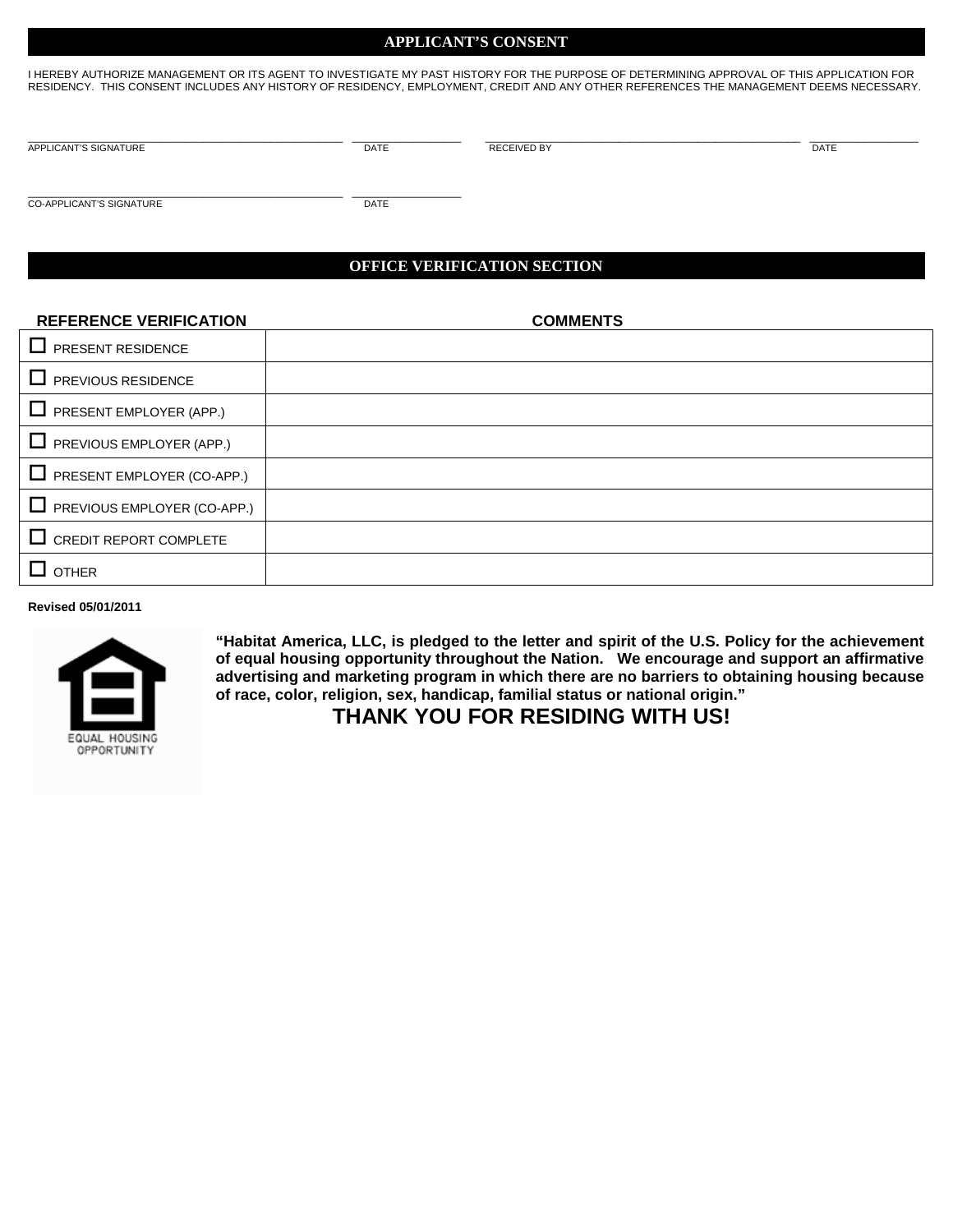# **APPLICANT or CO-SIGNER CONSENT**

"I hereby authorize RiverWatch Apartments to obtain a consumer report, and any other information it deems necessary, for the purpose of evaluating my application. I understand that such information may include, but is not limited to, credit history, civil and criminal information, records of arrest, rental history, employment salary details, and/or any other necessary information."

"I hereby expressly release RiverWatch Apartments, and any procurer or furnisher of information, from any liability whatsoever in the use, procurement, or furnishing of such information, and understand that my application information may be provided to various local, state and/or federal government agencies, including without limitation, various law enforcement agencies."

"I understand that should I lease an apartment, RiverWatch Apartments, through its agents, assignees and employees, shall have a continuing right to review my consumer report information, rental application, payment history and occupancy history for account review purposes, future renewal consideration, collection purposes and for improving application methods."

\_\_\_\_\_\_\_\_\_\_\_\_\_\_\_\_\_\_\_\_\_\_\_\_\_\_\_\_\_\_\_\_\_\_ \_\_\_\_\_\_\_\_\_\_\_\_\_\_\_\_\_\_\_\_\_\_\_\_

\_\_\_\_\_\_\_\_\_\_\_\_\_\_\_\_\_\_\_\_\_\_\_\_\_\_\_\_\_\_\_\_\_\_ \_\_\_\_\_\_\_\_\_\_\_\_\_\_\_\_\_\_\_\_\_\_\_\_

\_\_\_\_\_\_\_\_\_\_\_\_\_\_\_\_\_\_\_\_\_\_\_\_\_\_\_\_\_\_\_\_\_\_ \_\_\_\_\_\_\_\_\_\_\_\_\_\_\_\_\_\_\_\_\_\_\_\_

\_\_\_\_\_\_\_\_\_\_\_\_\_\_\_\_\_\_\_\_\_\_\_\_\_\_\_\_\_\_\_\_\_\_\_ \_\_\_\_\_\_\_\_\_\_\_\_\_\_\_\_\_\_\_\_\_\_\_\_

Applicant or Co-signer Signature Date

Applicant or Co-signer Signature Date

Applicant or Co-signer Signature Date

Applicant or Co-signer Signature Date

Community Manager/Agent's Signature



\_\_\_\_\_\_\_\_\_\_\_\_\_\_\_\_\_\_\_\_\_\_\_\_\_\_\_\_\_\_\_\_\_\_ \_\_\_\_\_\_\_\_\_\_\_\_\_\_\_\_\_\_\_\_\_\_\_\_